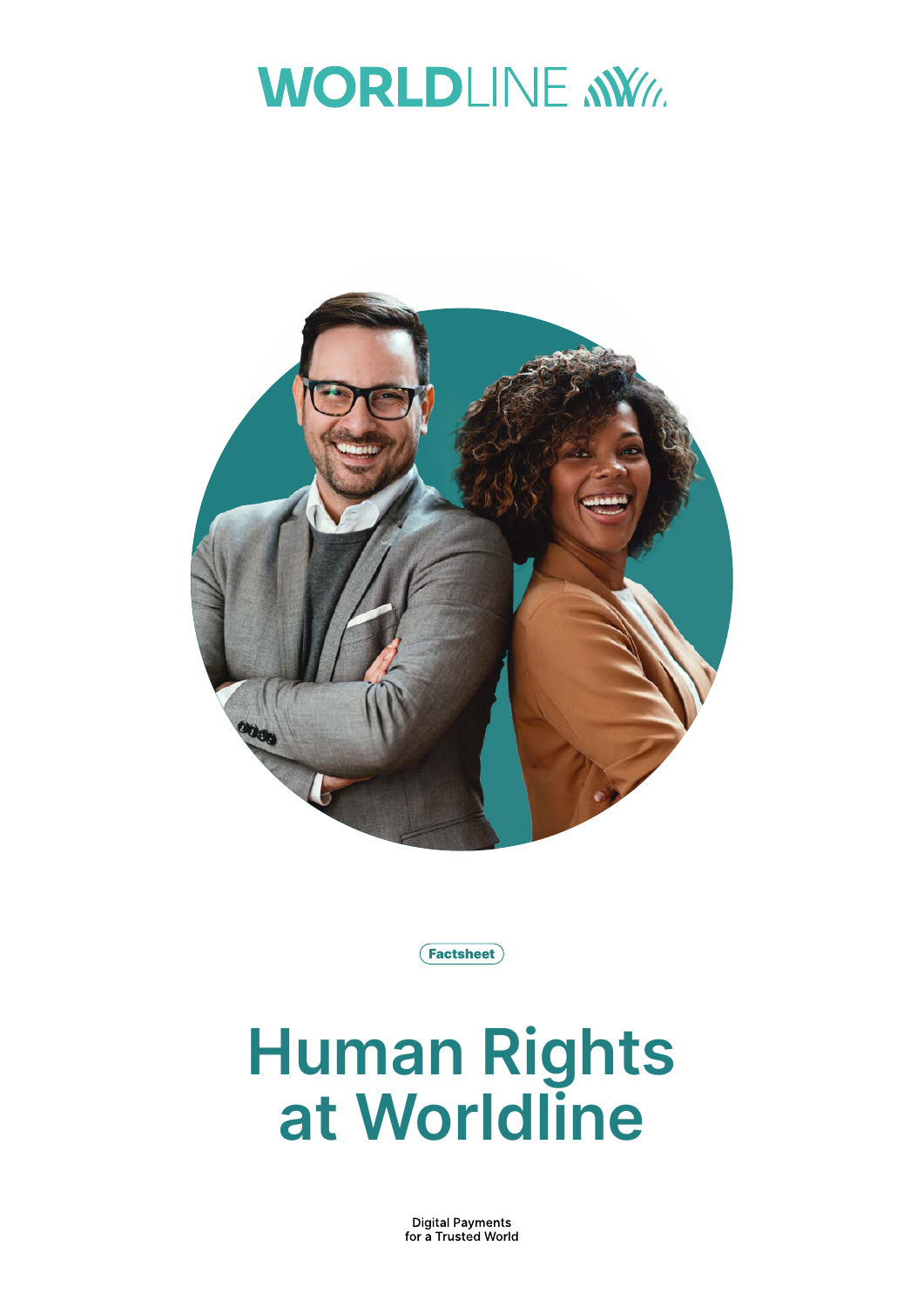

## 1. Commitments

By passing and publishing its Human rights policy in September 2021, Worldline reaffirmed its commitment to respect and implement the international, regional and national legal framework devoted to Human Rights.

This legal framework includes, but is not limited to, the Universal Declaration of Human Rights; The International Covenant on Civil and Political Rights; the International Covenant on Economic, Social and Cultural Rights; the Council Directive

2000/78/EC of 27 November 2000 establishing a general framework for equal treatment in employment and occupation (also called: 'the Employment Equality Directive'), the International Labour Organisation's Declaration on Fundamental Principles and Rights at work (hereinafter ILO Convention).

Worldline complies with local Human Rights conventions and legislation. Where the local legislation is stricter than the conventions and regulations referenced above, they shall take precedence.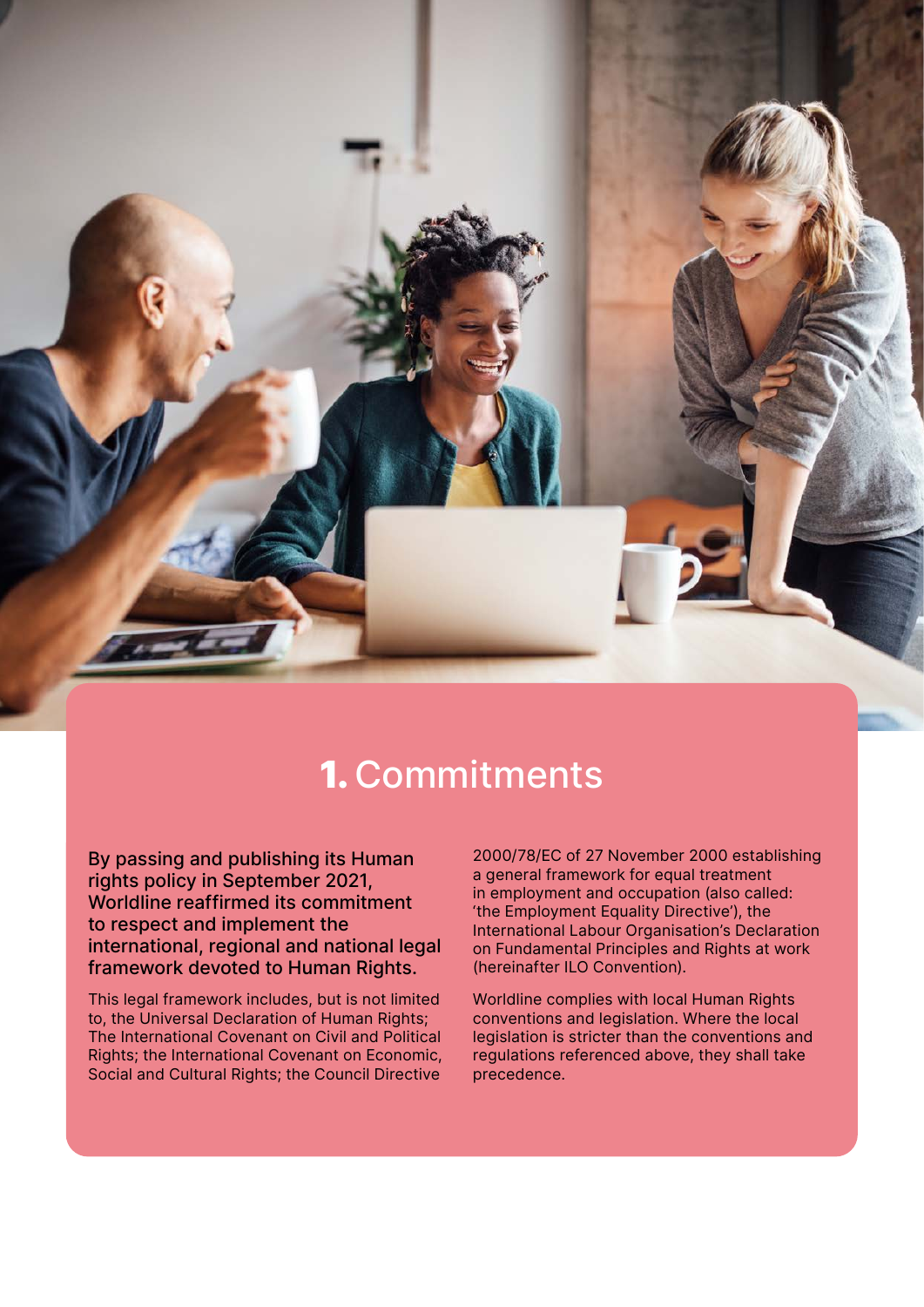

### Employment Practices

#### **In employment practices, several pillars have been identified:**

#### **Diversity and inclusion**

Worldline is committed to fostering, cultivating and preserving a culture of diversity, equity, and inclusion. It provides a safe and inclusive working environment where all people are treated fairly and with respect.

Furthermore, Worldline embraces Employees' differences in gender, sex, age, nationality, ethnicity, race, colour, creed, caste, language, mental or physical disability, organisational membership, opinion, religion, health status, marital status, sexual orientation, birth, or civic, social, political characteristics of the worker, and other characteristics that make all Employees unique.

Finally, employees who believe they have been subjected to any kind of discrimination or bullying behaviour that conflicts with the company's diversity values may resort to the Compliance Alert Policy.



Worldline ensures that no child labour is used at any of Worldline's facilities. Furthermore, Worldline shall require that any third parties it is involved with undertook the same commitment. This is a (key) requirement of the Worldline Business Partner Integrity Charter and the Business Management Policy.

**Non-discrimination**

Worldline respects each individual's Human Rights and does not discriminate, directly or indirectly on the basis of a distinguishing personal characteristic nor will Worldline commit other violations of Human Rights. Worldline will be resolute in upholding Human Rights in everything it does and will not tolerate such discrimination in others.

The distinguishing personal characteristics can include, but are not limited to, gender, sex, age, national origin, citizenship, ethnicity, religion, race, colour, language, mental or physical disability, organisational membership, opinion, neurodiversity, infection or disease, genetic information, marital status, sexual orientation (LGBTQIA), birth, or civic, social, political characteristics of the worker.

**Direct discrimination** occurs whenever a company policy, practice or procedure specifically targets a particular group of people because of a distinguishing personal characteristic and treats that group differently than the others for the worse.

To avoid such discrimination, Worldline treats Employees fairly with respect to all policies, conditions and benefits of employment, such as advancement, placement, training, retirement, termination and remuneration.

**Indirect discrimination** occurs when the practical application of a company policy, procedure or practice negatively impacts a group of people  $-$  even if the policies, procedures or practices appear neutral.

In order to avoid such discrimination, Worldline aims to minimise the chance of discriminatory application of policies by making certain that employmentrelated decisions are based on relevant and objective factors (such as merit, experience, tasks, skills, etc.), and that consistent procedures are followed in decision-making processes.

**Forced/bonded/compulsory labour**

Worldline ensures that no Employee may be compelled to work through force or intimidation of any form (this can include bonded labour, debt bondage, forced prison labour, slavery, servitude, or human trafficking), or as a means of political coercion or as punishment for holding or expressing political views.

Worldline ensures that it does not use, contract, or benefit from the use of forced labour.

Additionally, Worldline's Business Management Policy requires that all third parties are aware of the requirement that they do not use forced labour.

Worldline SA publishes its Modern Slavery Statement annually in accordance with the Modern Slavery Act 2015 (UK) and the Modern Slavery Act 2018 (Australia).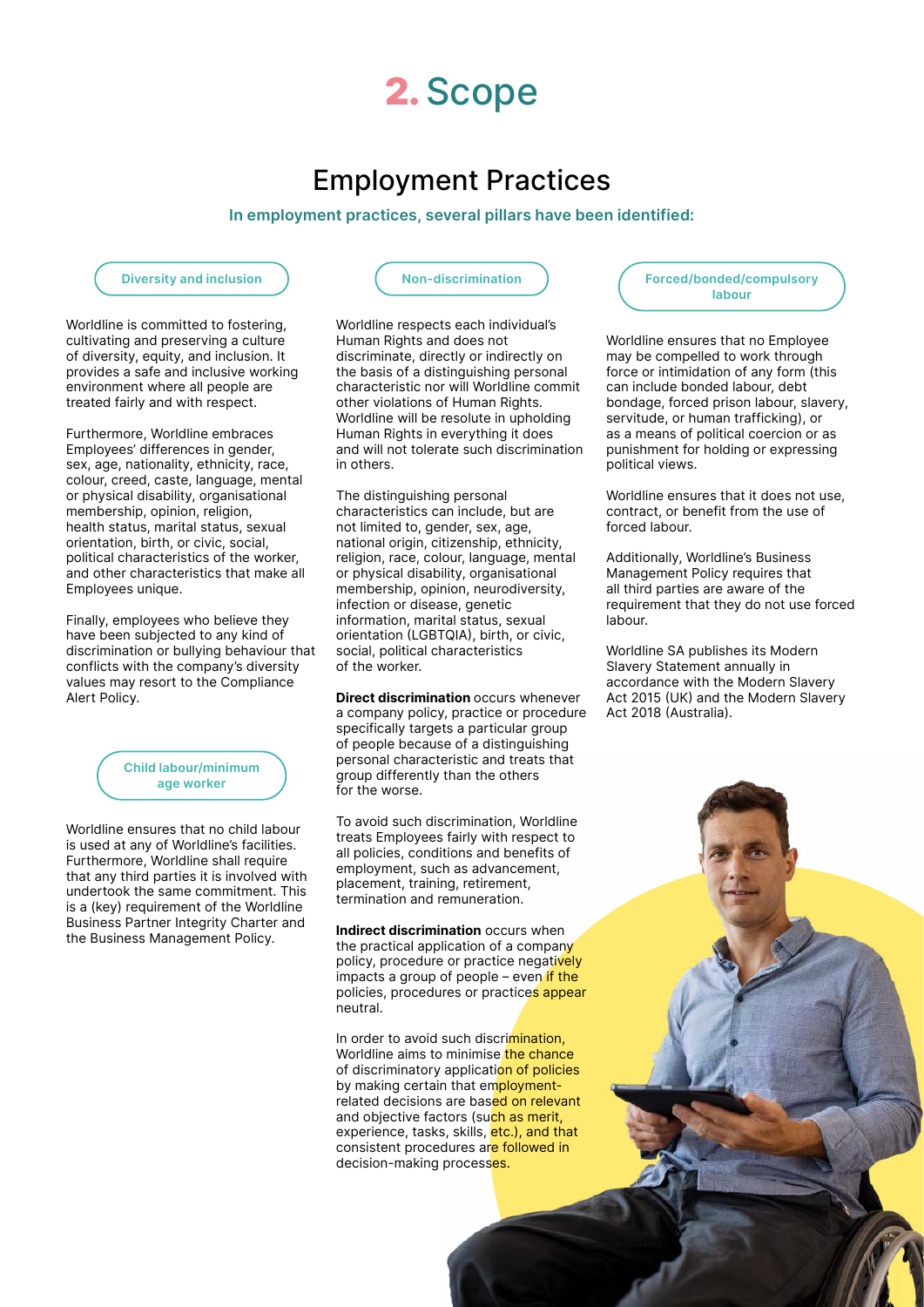#### **Freedom of association/collective bargaining and right to strike**

All Employees shall have the right to form, join trade unions (ILO Convention 87) and the right to strike. Worldline shall respect its Employees' right to join, form or not to join a labour union without fear of reprisal, intimidation or harassment.

Worldline ensures that employees will not be dismissed, or face any other form of discrimination in retaliation for exercising Employee rights, submitting grievances, participating in union activities, or reporting suspected legal violations.

Worldline engages in collective bargaining and holds regular consultations with authorised employees' representatives concerning working conditions, remuneration, dispute resolution, internal relations and matters of mutual concern.

#### **Health and safety**

Worldline shall provide safe and healthy working facilities and take appropriate precautionary measures to protect employees from work-related hazards and anticipated dangers in the workplace.

**Working conditions (including working hours)**

Worldline ensures that all employees receive:

 $\times$  A written contract

 $\checkmark$  Working hours in compliance with the applicable local legislations

- ✓ Minimum wage
- $\checkmark$  Annual holidays and sick leave
- ✓ Parental leave
- $\times$  Fair remuneration



**Harsh or degrading treatment/harassment**

Worldline has a zero tolerance policy against any form of harassment, whether physical, verbal or psychological, or abuse

in the workplace.

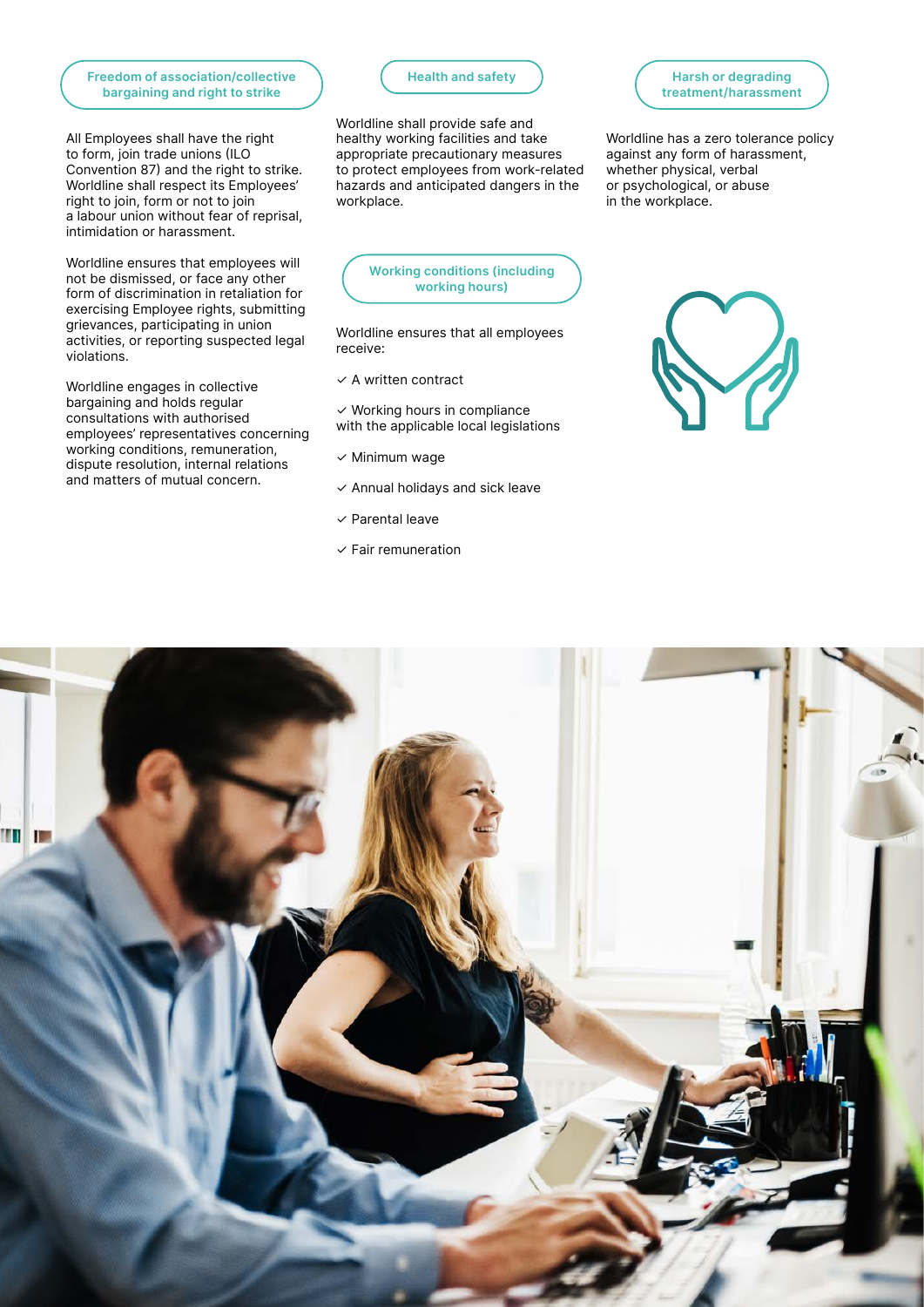

## Social Impact

**As to the social impact, two issues have been identified: (1) the supply chain management and (2) the anti-corruption and anti-bribery.**

**Supply chain management**

Worldine shall screen and continue to monitor its suppliers, contractors and their suppliers; its joint venture partners and other busines associates to confirm their commitment to Human Rights and social issues using a risk-based methodology.

Worldline commits to working only with Business Partners who share the same high standards in relation to complying with the applicable Human Rights laws.

Furthermore, Worldline requires that its Business Partners impose the same standards to their own suppliers and subcontractors.

**Corruption and bribery**

Worldline shall refrain from any type of corruption and/or bribery. Please consult the Anti-corruption statement.